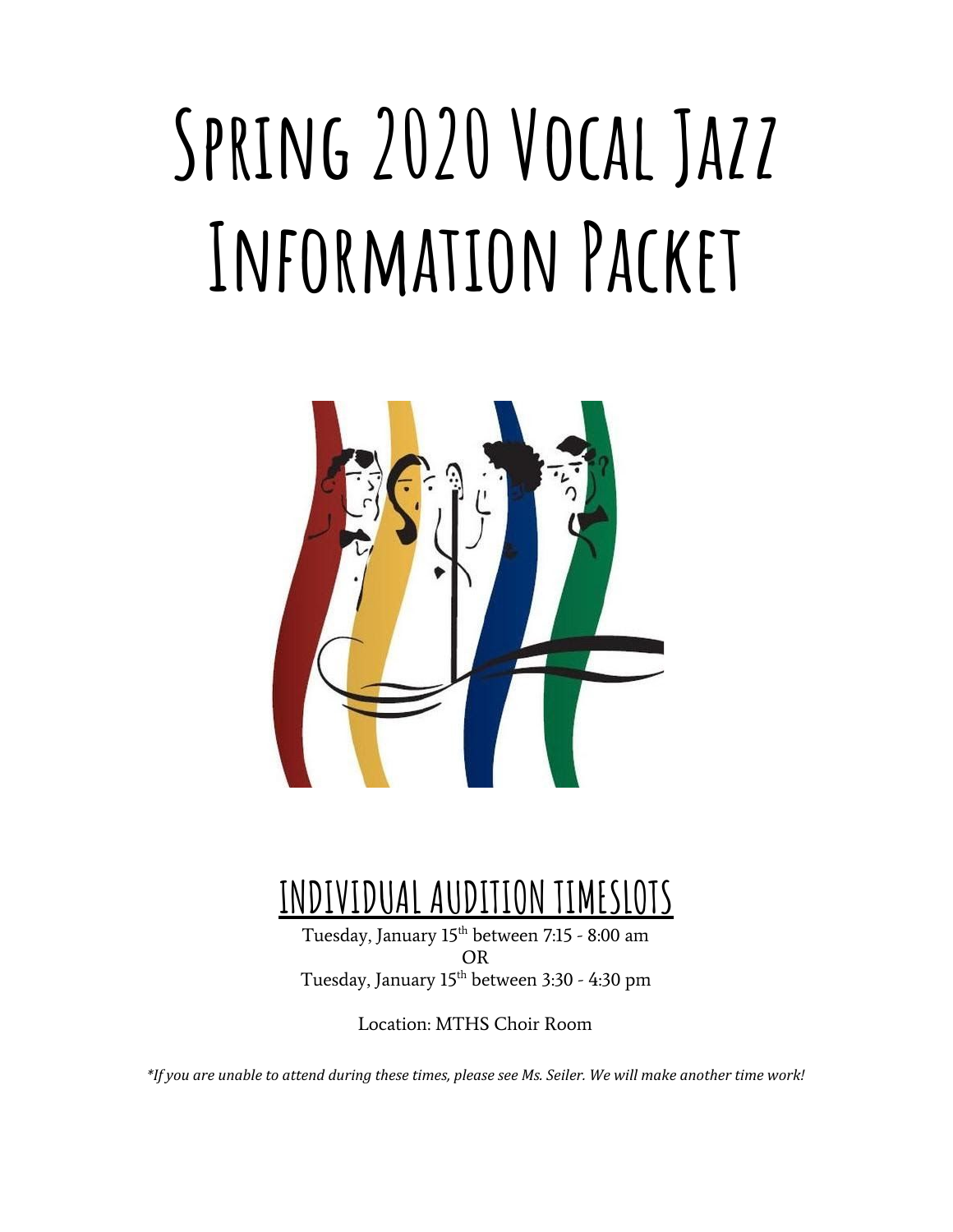### **Vocal Jazz Audition Information**

#### **Audition Timeslots Available**

Tuesday, January 15th between 7:15 - 8:00 am Tuesday, January 15th between 3:30 - 4:30 pm

\*All auditions will take place in the MTHS Choir Room.

#### **About the Ensemble(s)**

The Vocal Jazz Ensemble is open to any student currently enrolled in Choir at MTHS. Singers meet for before and/or after school rehearsals once or twice a week, depending on the availability of the ensemble. This ensemble will sing a variety of music including vocal jazz and a cappella charts. Sight-reading skills, ear training, improvisation, and music theory knowledge will be required and stressed on a daily basis. Members of this choir must also demonstrate exceptional vocal skills and vocal tone awareness. All members of the Vocal Jazz Ensemble must also be enrolled in one choral period during the school day.

#### **Optional Music Review Sessions**

Friday, January 10th from 7:30-8:00 am Monday, January 13th from 7:30-8:00 am Tuesday, January 14th from 3:30-4:00 pm

\*Come and go as you need!

#### **Helpful Tools**

Recordings and practice tracks of each audition song will be uploaded to the Choir Department website under "Vocal Jazz Ensembles."

\*If you lose your audition packet, there will be additional packets available to download from the website.

#### **How many members will be selected for the group?**

Due to the nature of this ensemble and it's unknown interest, ensemble size(s) will vary depending on how many students audition. Additionally, it is possible that we will not run this ensemble if we do not have enough interest. Repertoire will be chosen based on the suggestions of the group(s) selected.

### **You'll be great!!**

-Ms. Seiler ☺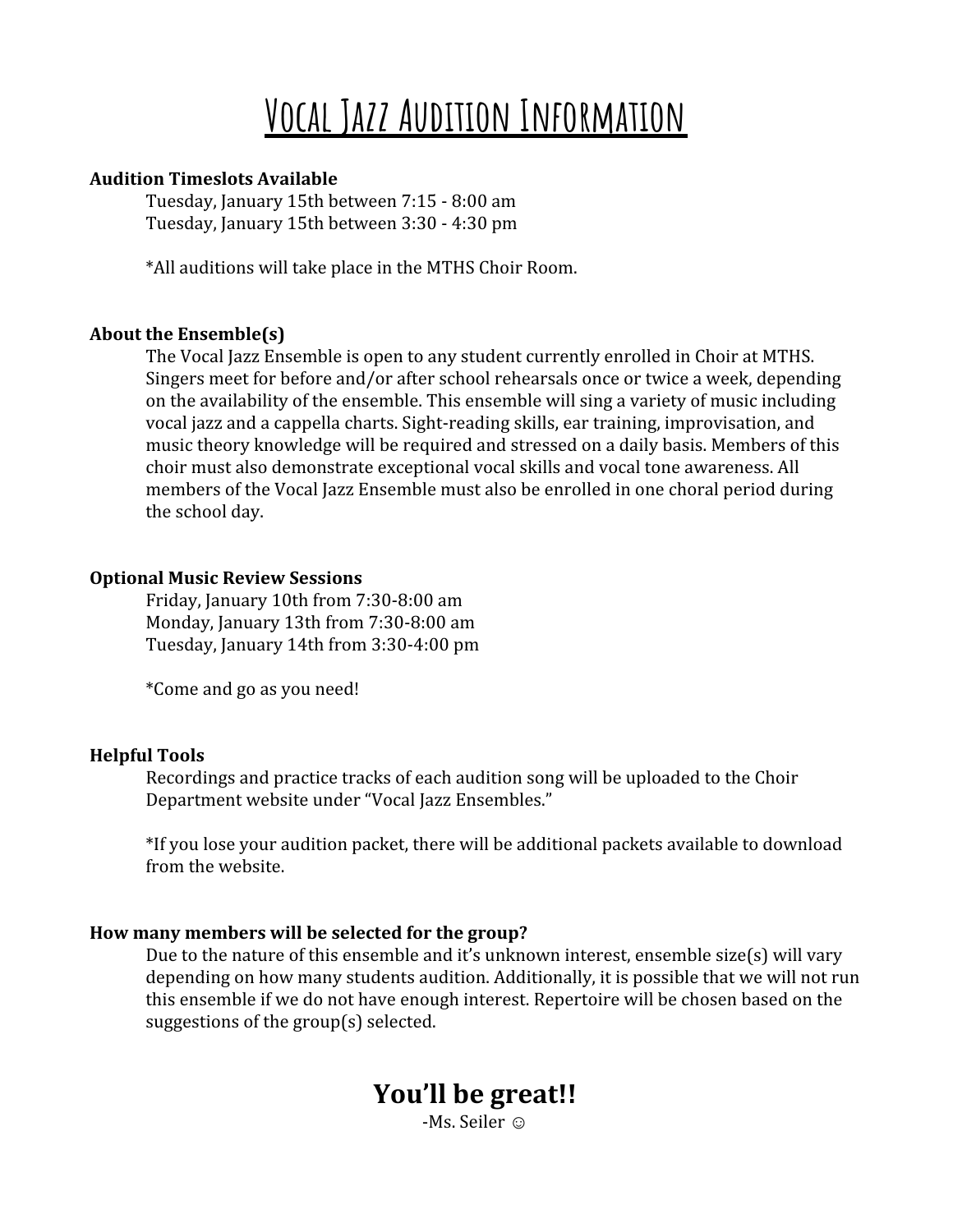### **Blues Scale in C**



## **Hallelujah, I Love Him (m. 18-28)**

arr. Kerry Marsh



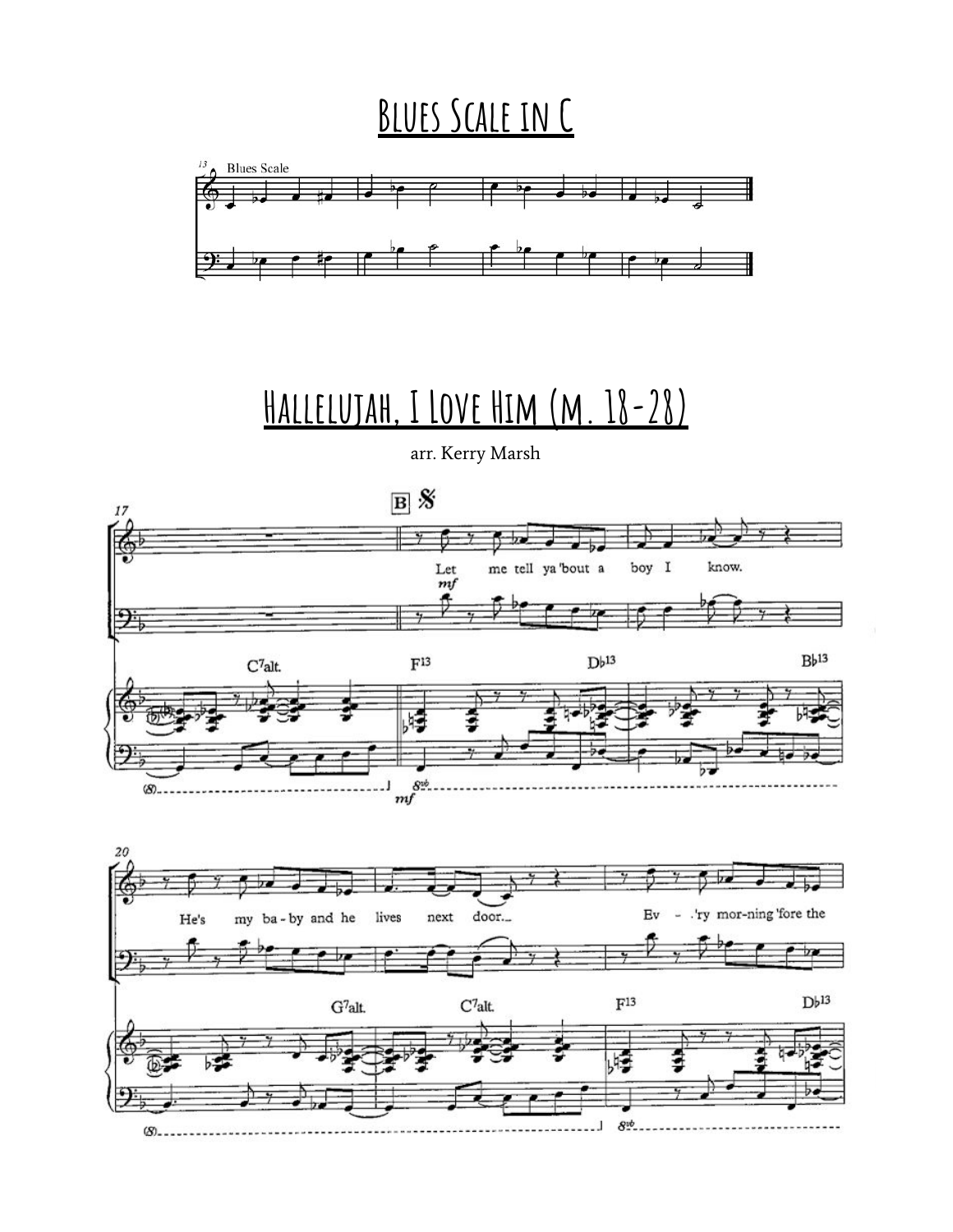

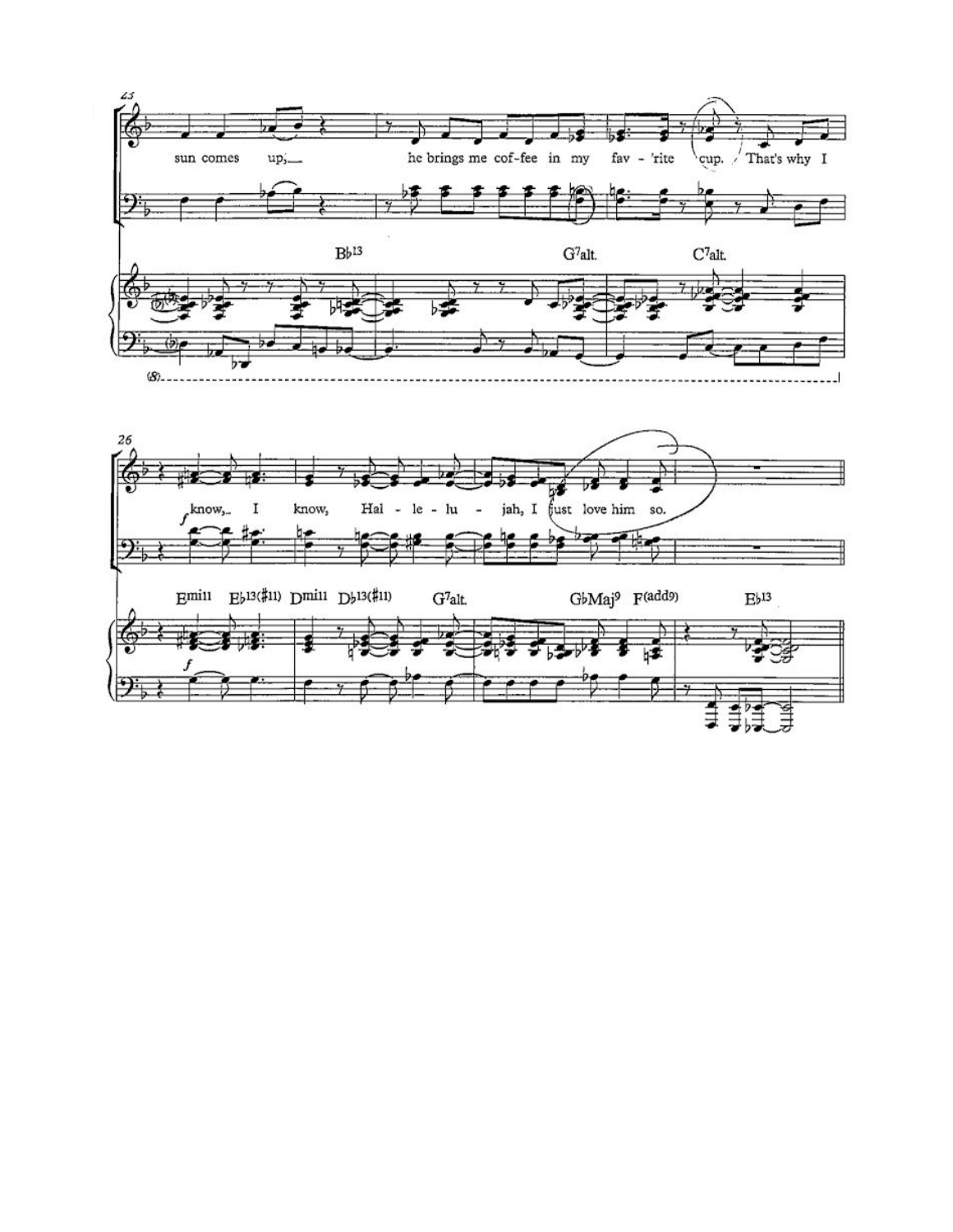### **STUDENT INFORMATION**

(please have this form filled out prior to your audition)

| Year in School: | Freshman | Sophomore                                                                        | Junior      | Senior                                                                                                                     |  |
|-----------------|----------|----------------------------------------------------------------------------------|-------------|----------------------------------------------------------------------------------------------------------------------------|--|
|                 |          |                                                                                  |             | Preferred Voice Part (select as many as necessary and rank them in order of 1 being most preferred):                       |  |
| Soprano         | Alto     | Tenor                                                                            | <b>Bass</b> |                                                                                                                            |  |
|                 |          |                                                                                  |             |                                                                                                                            |  |
|                 |          |                                                                                  |             |                                                                                                                            |  |
|                 |          | their typical meeting times. (It is better to overestimate, than underestimate!) |             | Please list <i>any</i> conflicts you <i>may</i> have during the fall semester (sports, activities, work, church, etc.) and |  |
|                 |          |                                                                                  |             |                                                                                                                            |  |
|                 |          |                                                                                  |             |                                                                                                                            |  |
|                 |          |                                                                                  |             |                                                                                                                            |  |
|                 |          |                                                                                  |             |                                                                                                                            |  |